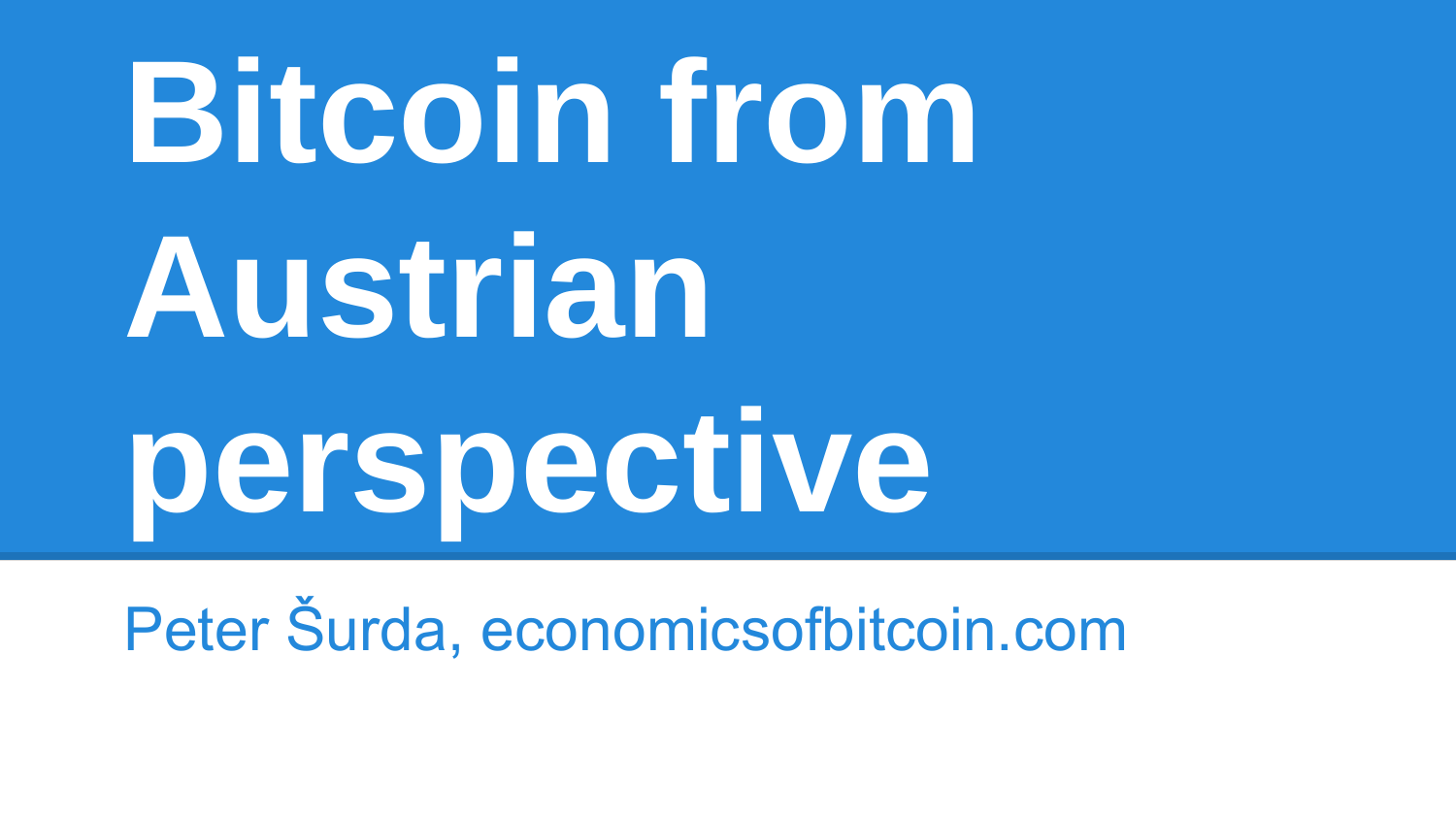## **Who am I**

- Mag. (WU Wien)
- 15 years of IT background (payment systems, network security)
- 3 years of cryptocurrency research
- publications and lectures
- <http://www.economicsofbitcoin.com>
- @PeterSurda
- Questions not in the middle of the sentence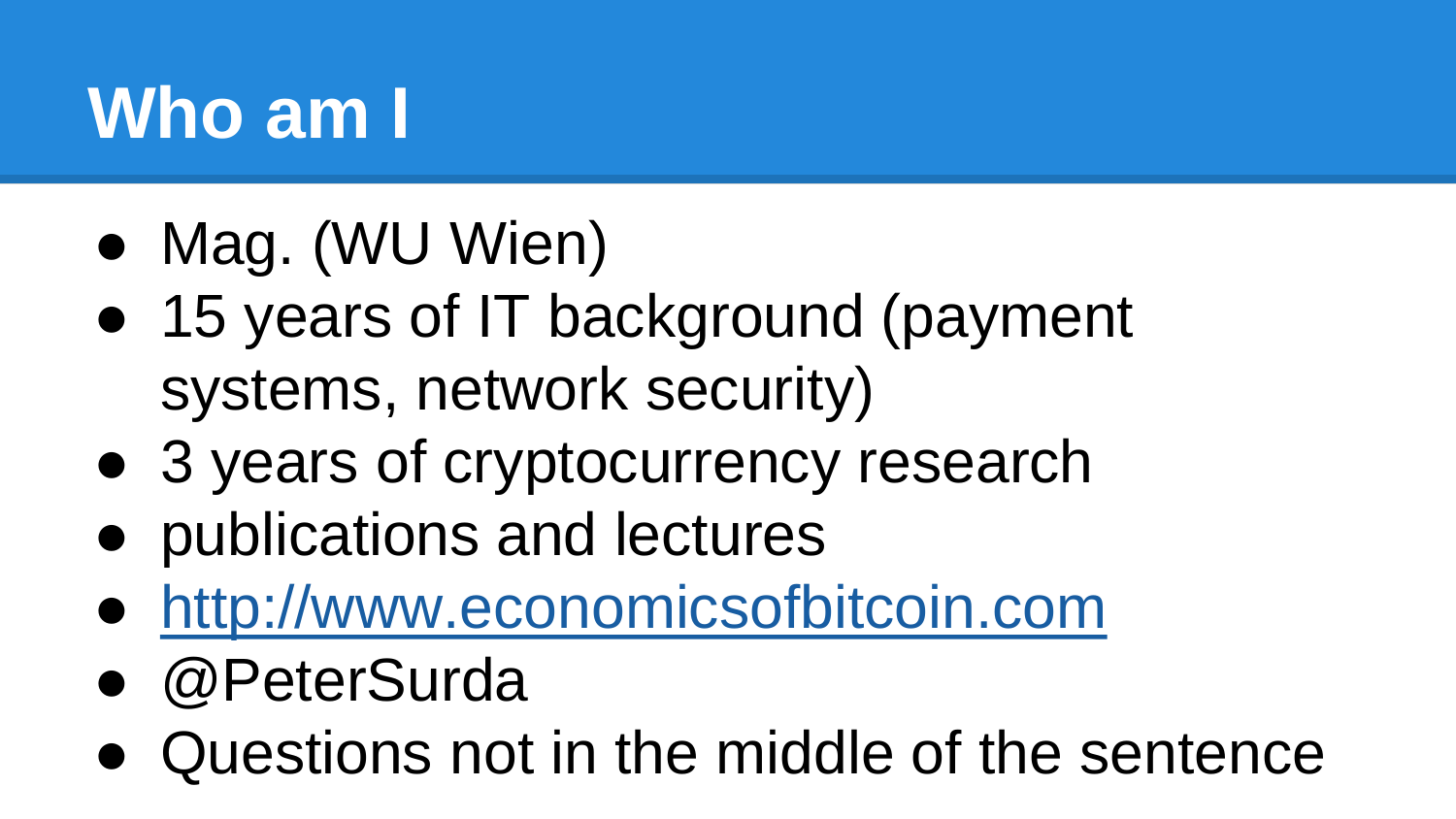# **How many have used Bitcoin?**

- Almost any form
	- physical objects like coins and cards
	- digitally on a electronic device
- Commonly on a mobile phone
- Buy or sell just like with normal money: on exchanges, OTC (over 6000 cities), ATMs
- Payment at almost 100.000 merchants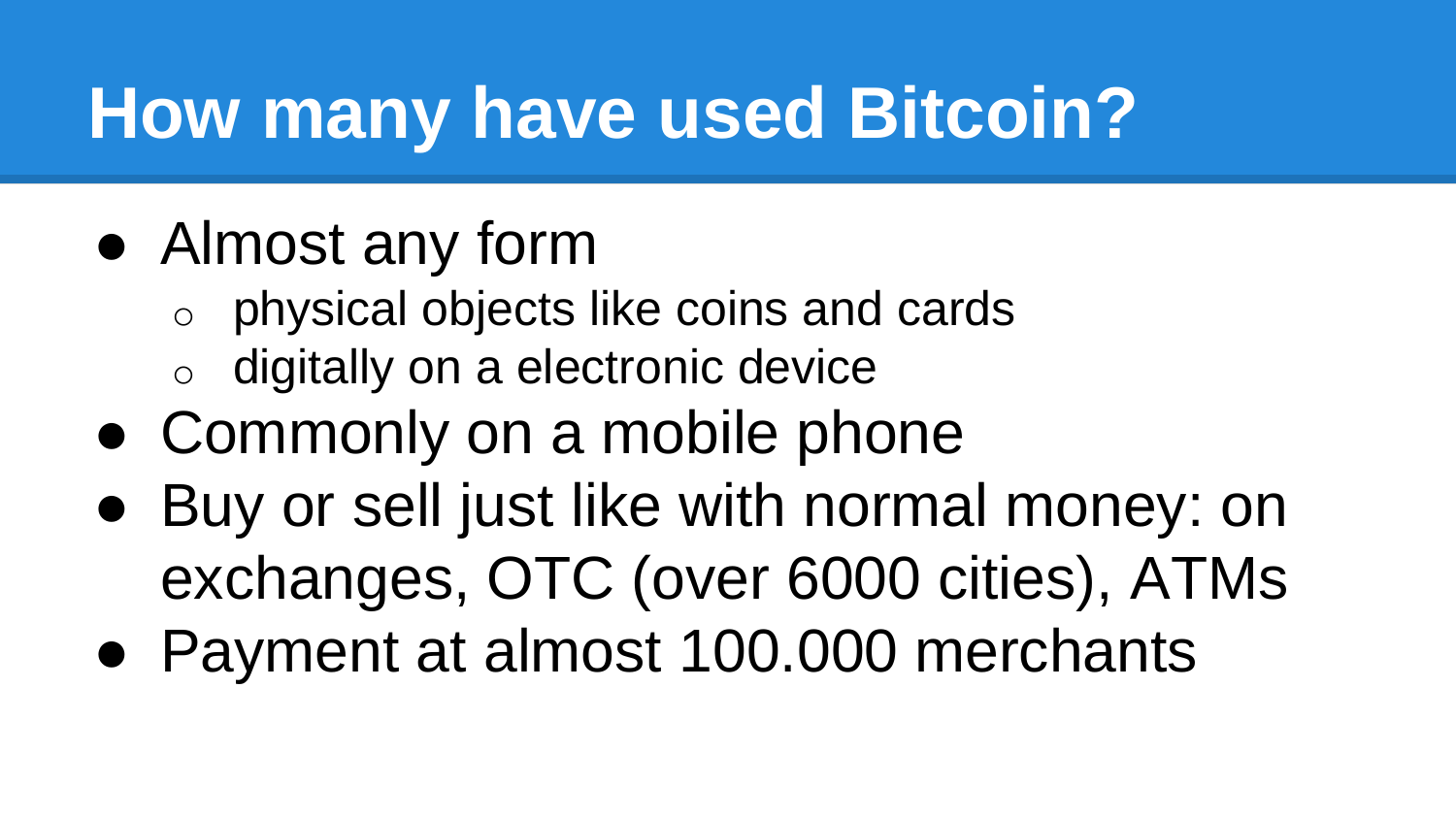# **What is money?**

- "currency" is a legal term
- "money" is inaccurate
- medium of exchange (indirect exchange)
	- $\circ$  utility derived from liquidity
	- o Menger: "...presenting only a difference of degree..."
- unit of account (economic calculation)
	- $\circ$  also derived from liquidity, but at a much higher level and is very sticky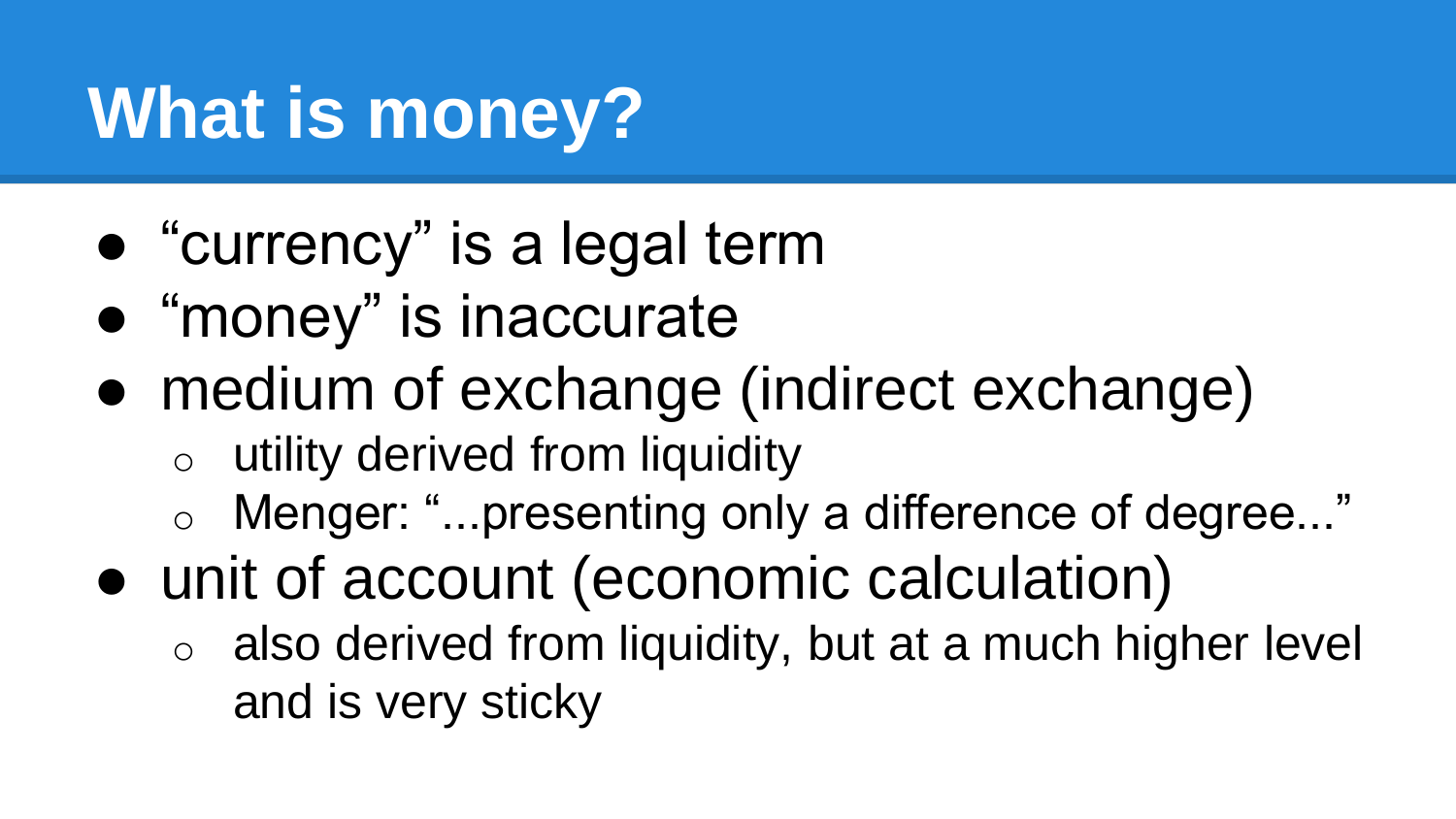#### **Hayek vs. Rothbard on improving money**

"The fundamental prescriptive difference between the two then, is that Hayek believed money to be a *technical* problem, best solved by the market, while Rothbard believed it to be an *institutional* problem, best solved by an economist."

#### *Cameron Harwick*,<http://thri.ca>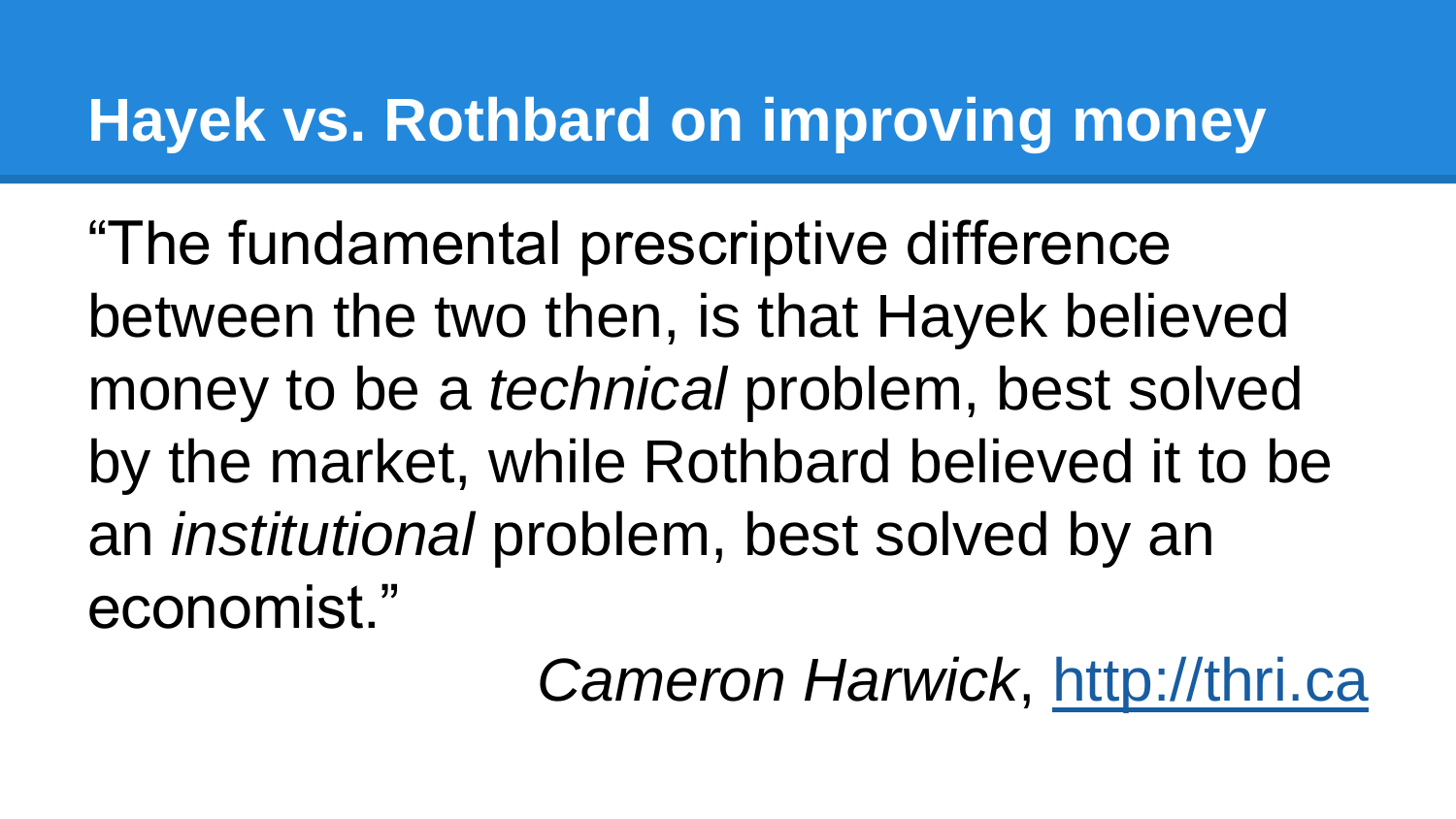# **Bitcoin as a monetary institution**

- mechanism for enforcing property rights
	- o decentralised trusted third party
	- rules for creation of new units
	- $\circ$  rules for transfer of existing units
	- $\circ$  based on math rather than linguistics
- emergent behaviour as a medium of exchange
	- gains liquidity through markets
	- recognising liquidity results in the MoE function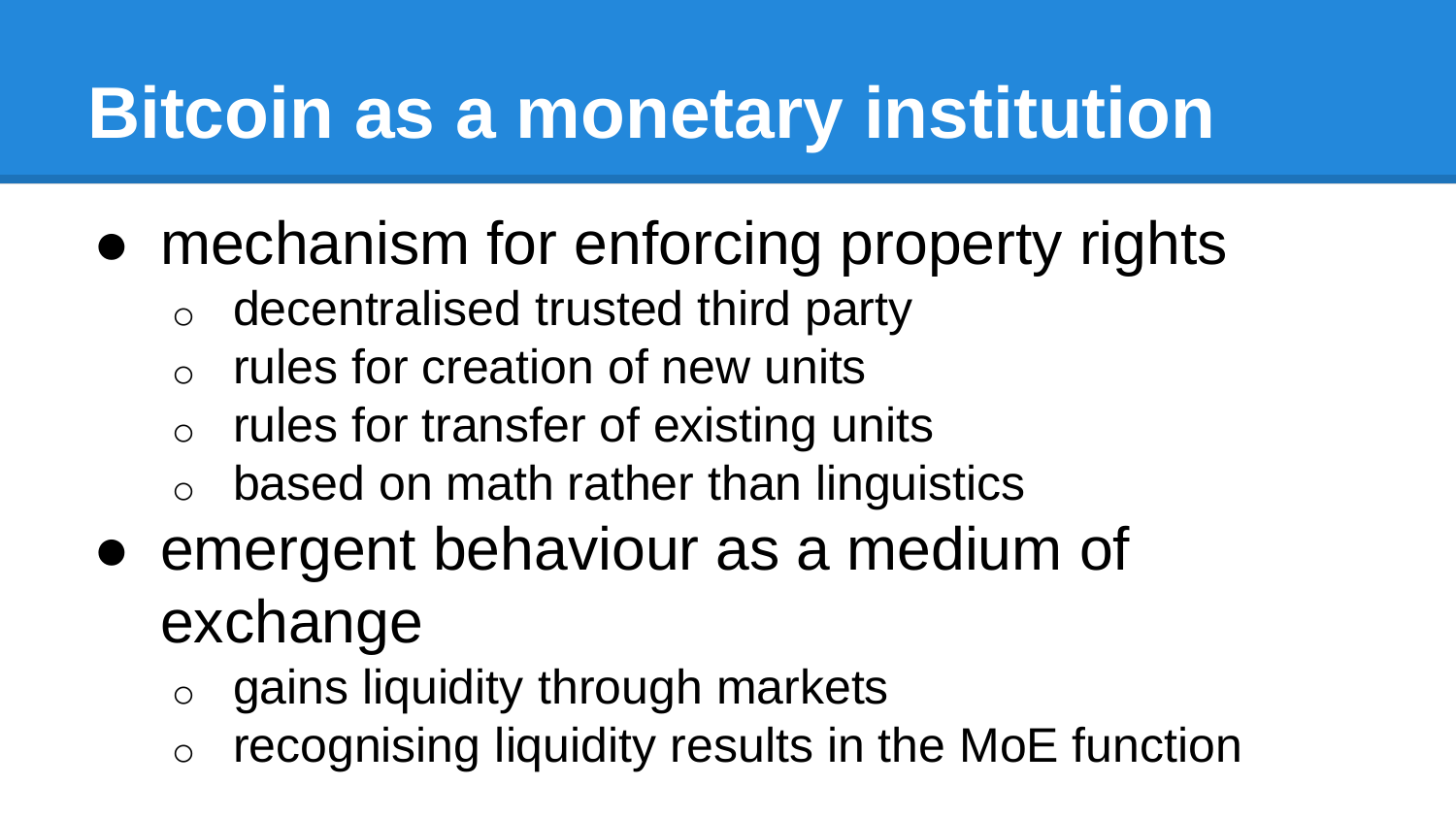# **Hayek's proposal**

- legislative reform
- new money issued by private quasi-banks as financial instruments
- people would choose money based on price stability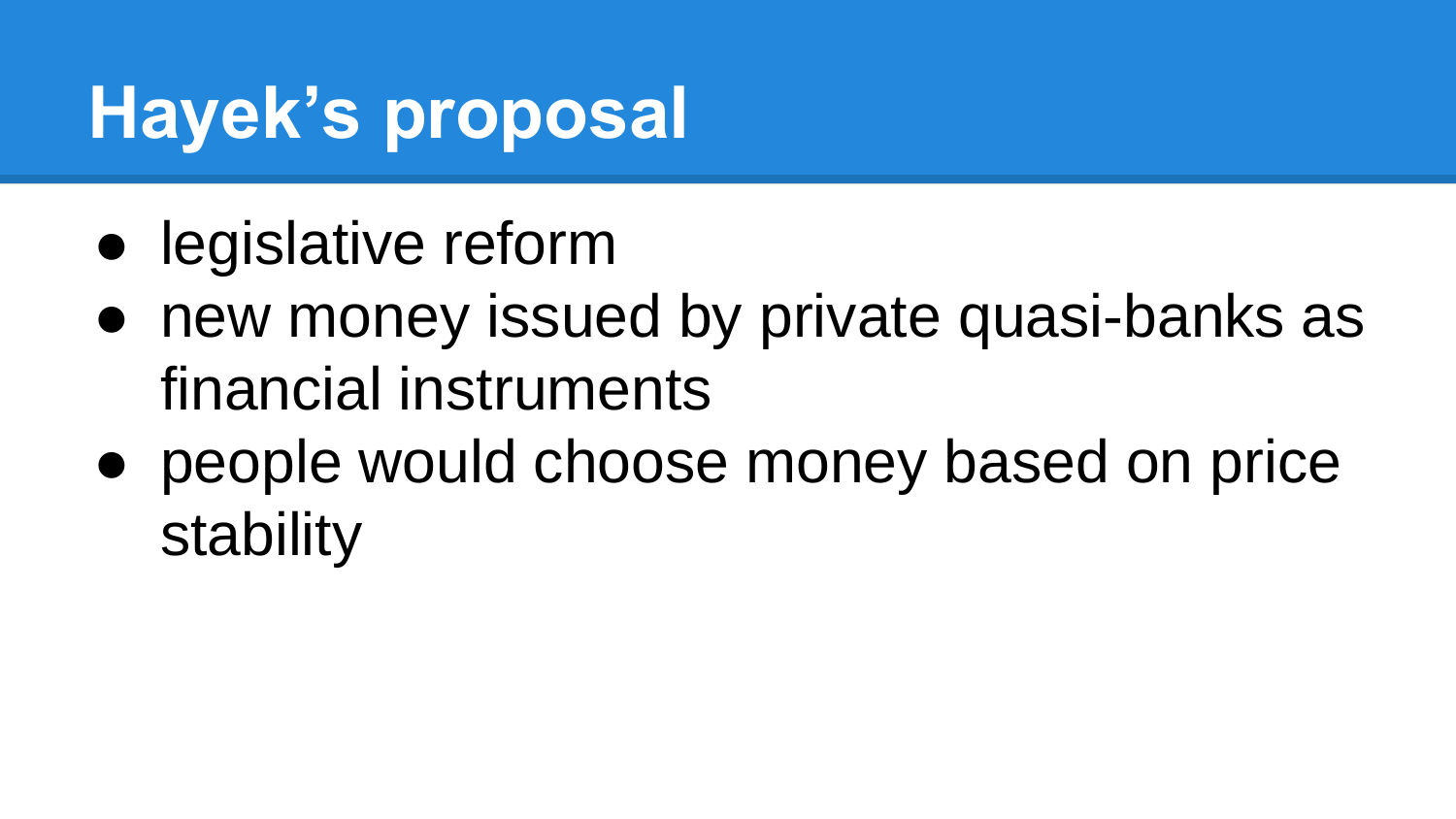## **Rothbard's proposal**

- legislative reform
- ban of FRB, get rid of central bank, redenominate USD in weight of gold (commodity)
- people do not choose money (anymore), they do what the government tells them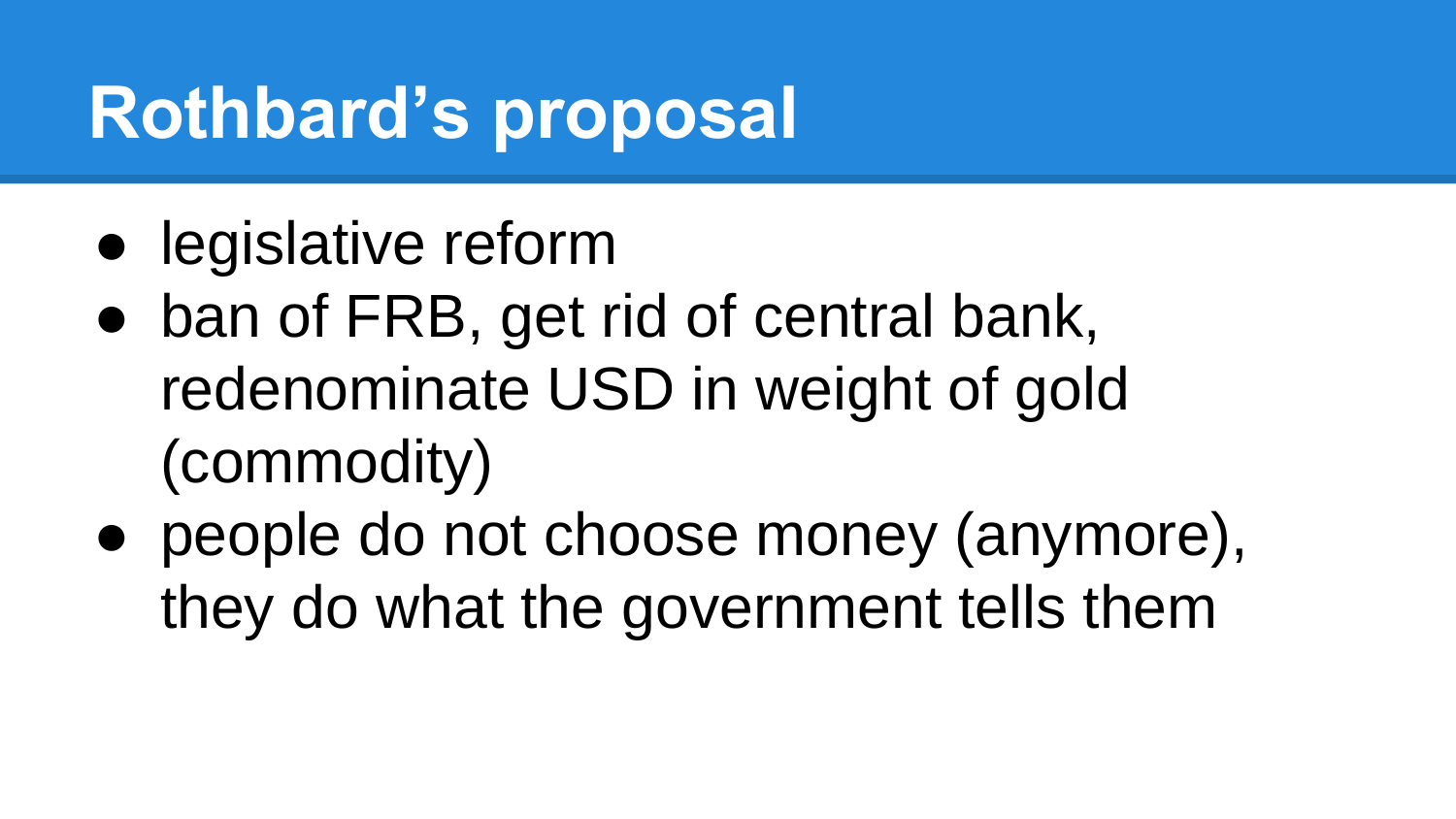## **Bitcoin's solution**

- non-statist enforcement of property rights
	- $\circ$  does not need legal reform and can work in hostile legal environments
	- o "anti-fiat money"
- low transaction costs important
	- transaction costs are omnipresent and heterogenous
- people tend to stick to old units of account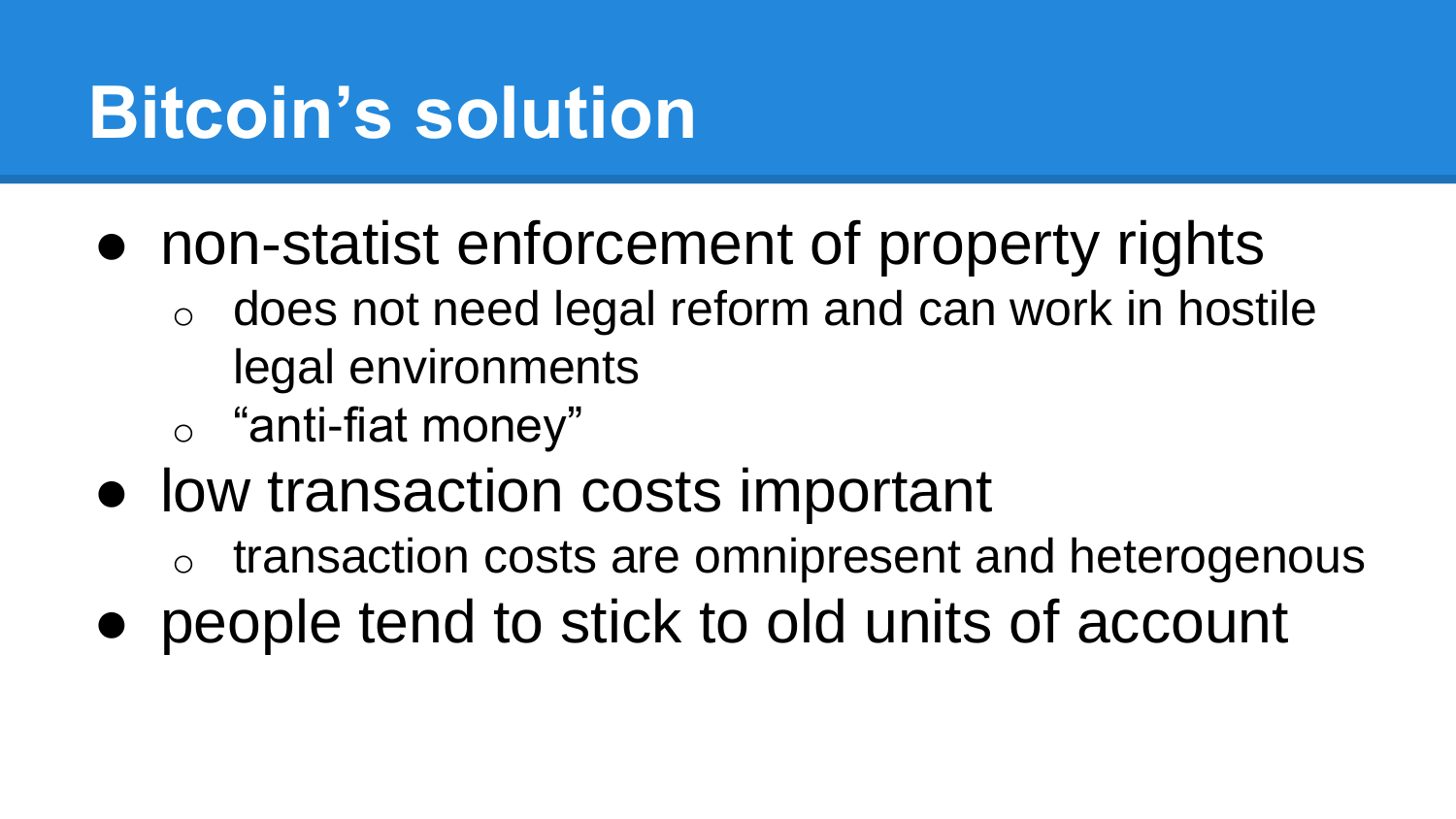#### **Price not as important as Hayek predicted**

• last month the price fluctuated by 50%

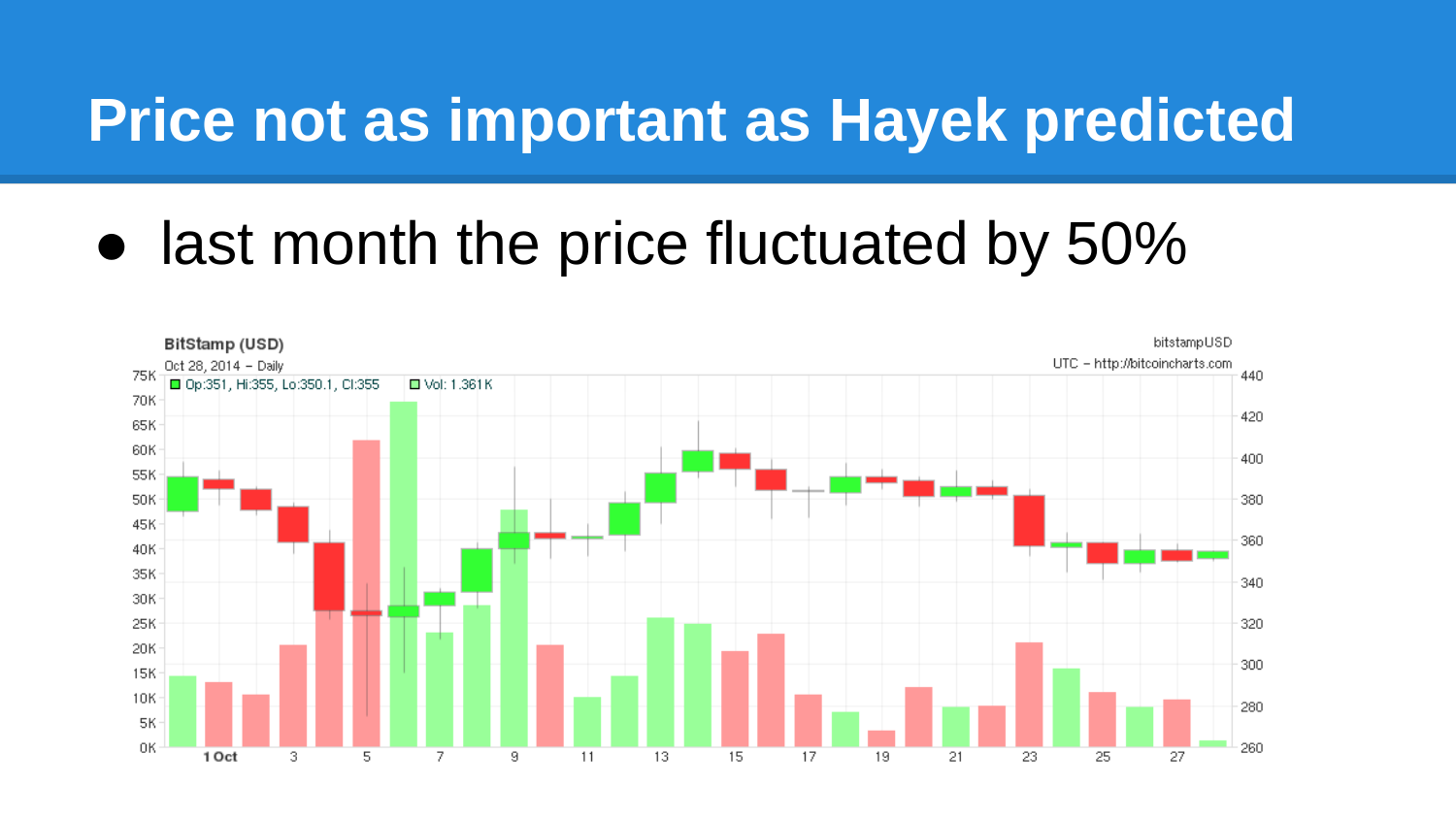## **Incomplete history of money**

• This is how some Austrians portray the history of money:

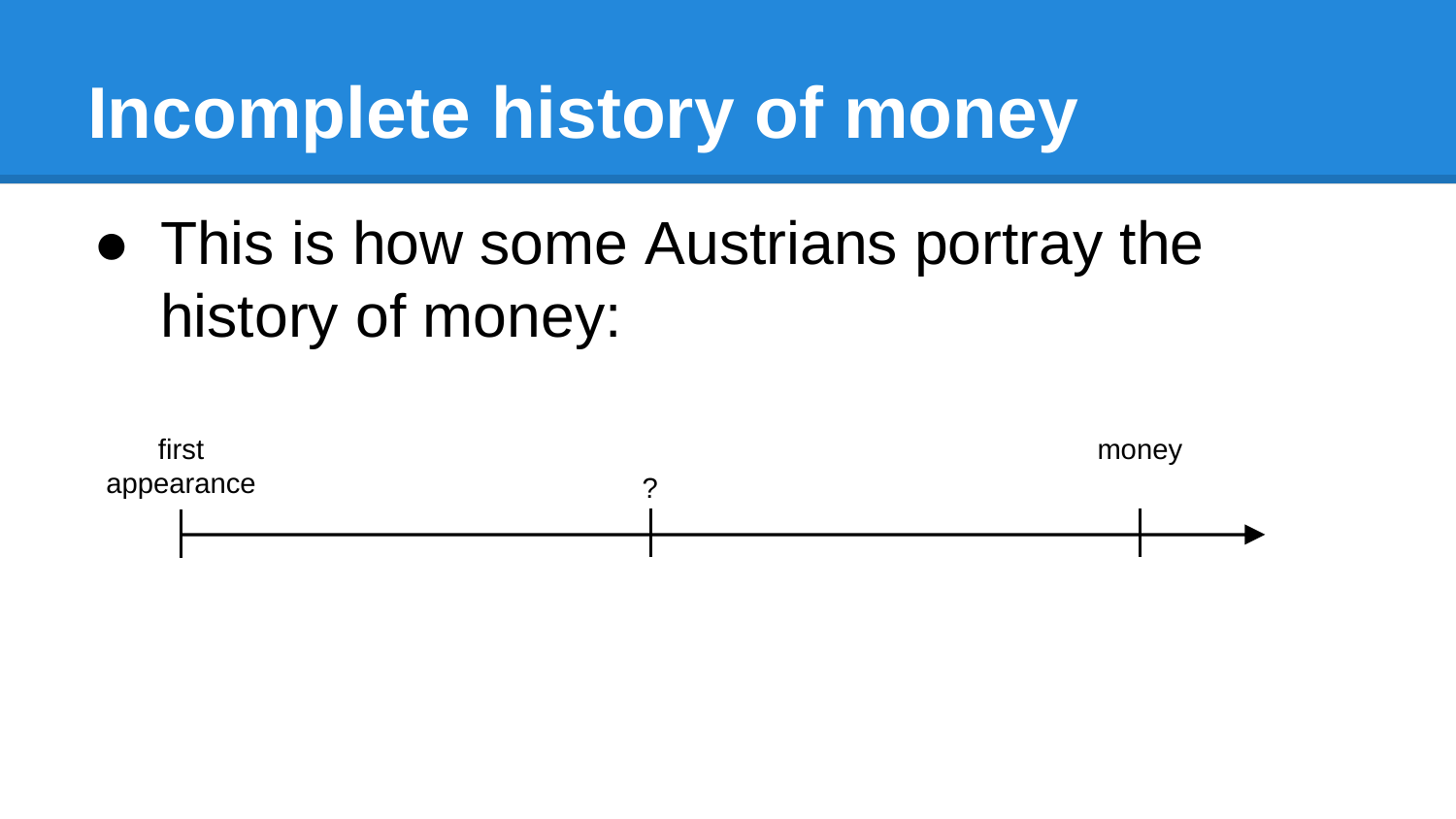## **Economic history of Bitcoin**

- This is how Menger and Mises explain it
- It is also what really happened with Bitcoin

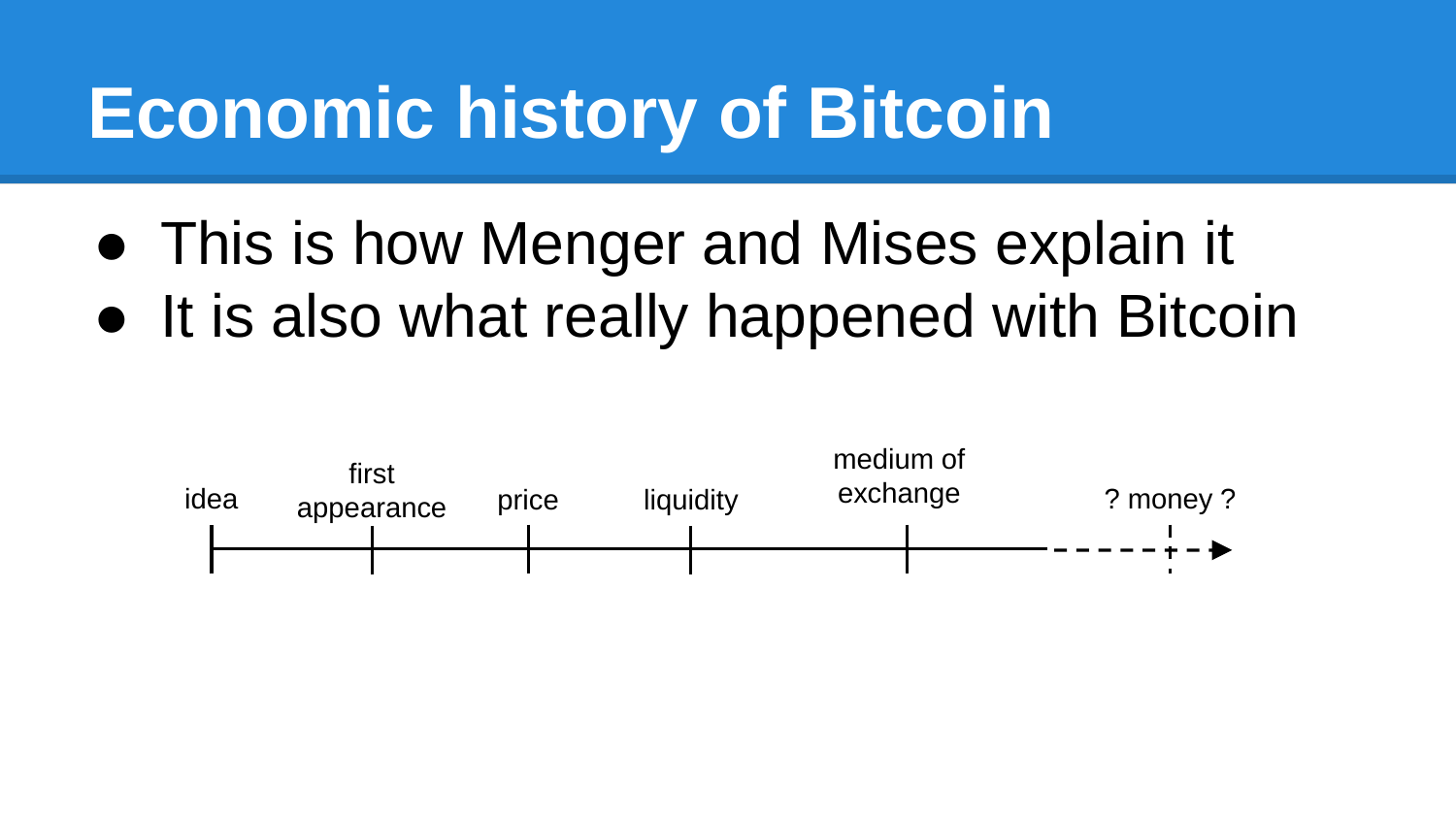### **Price composition**

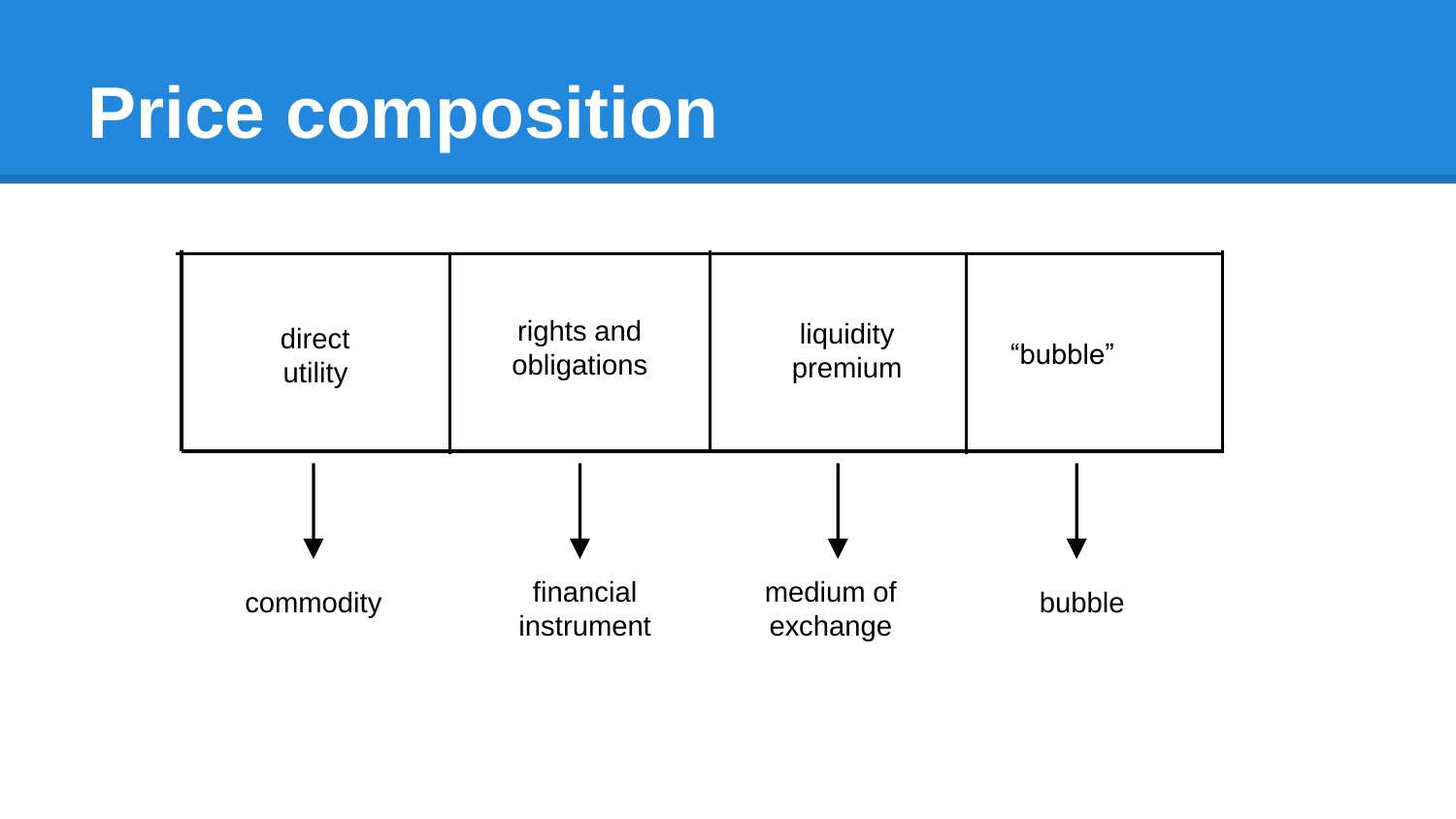## **Classification of Bitcoin**

- holder is granted no rights or obligations
	- $\circ$  so it can't be a financial instrument
	- $\circ$  so it must be a good (commodity)
- insufficient liquidity to be money
	- o secondary medium of exchange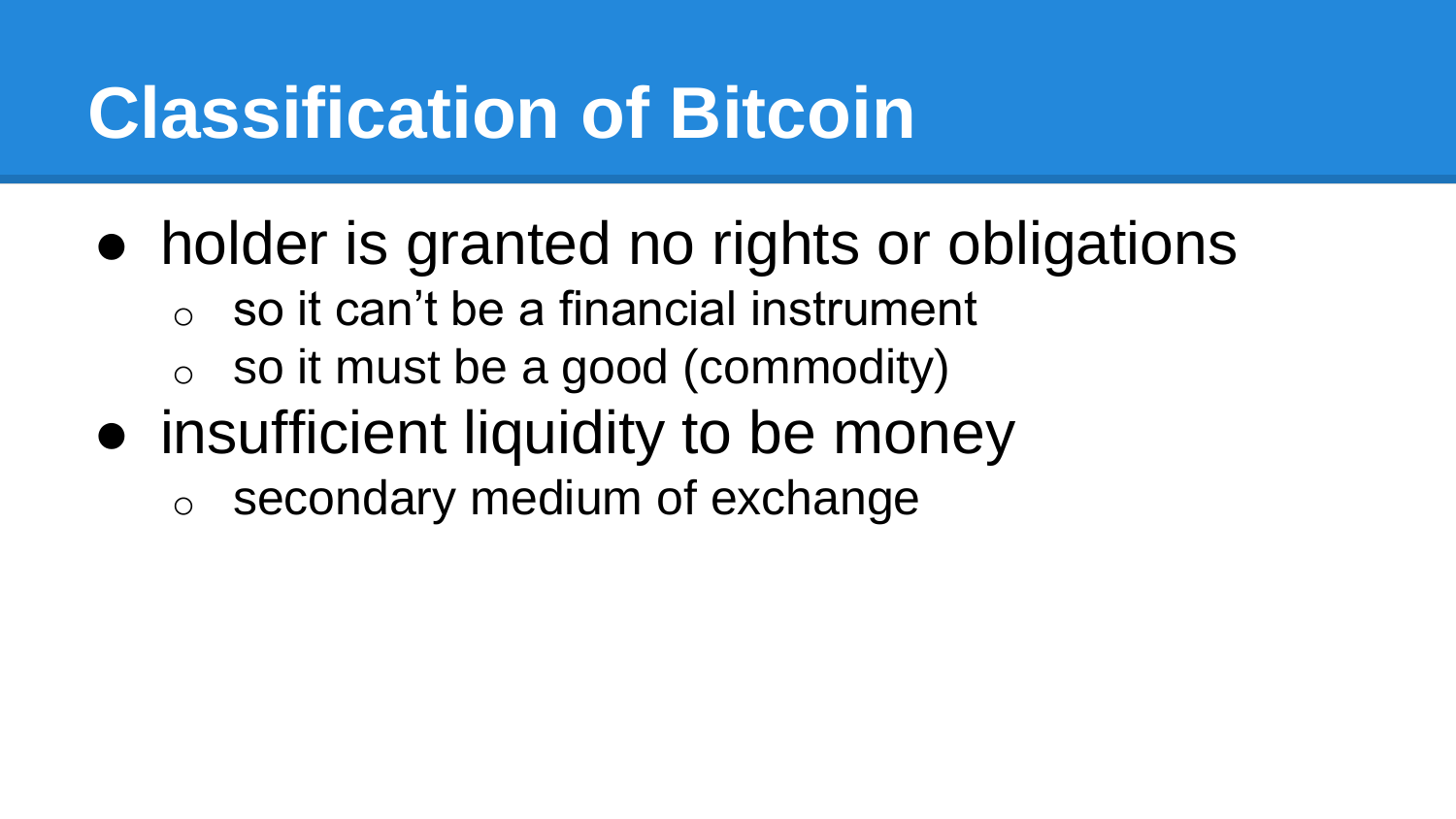# **Why is it important**

- Everything that has to do with enforcement of property rights can be improved
- Payments
- Auditing
- Registries
- Dispute resolution
- Public goods
- Decentralised autonomous organisations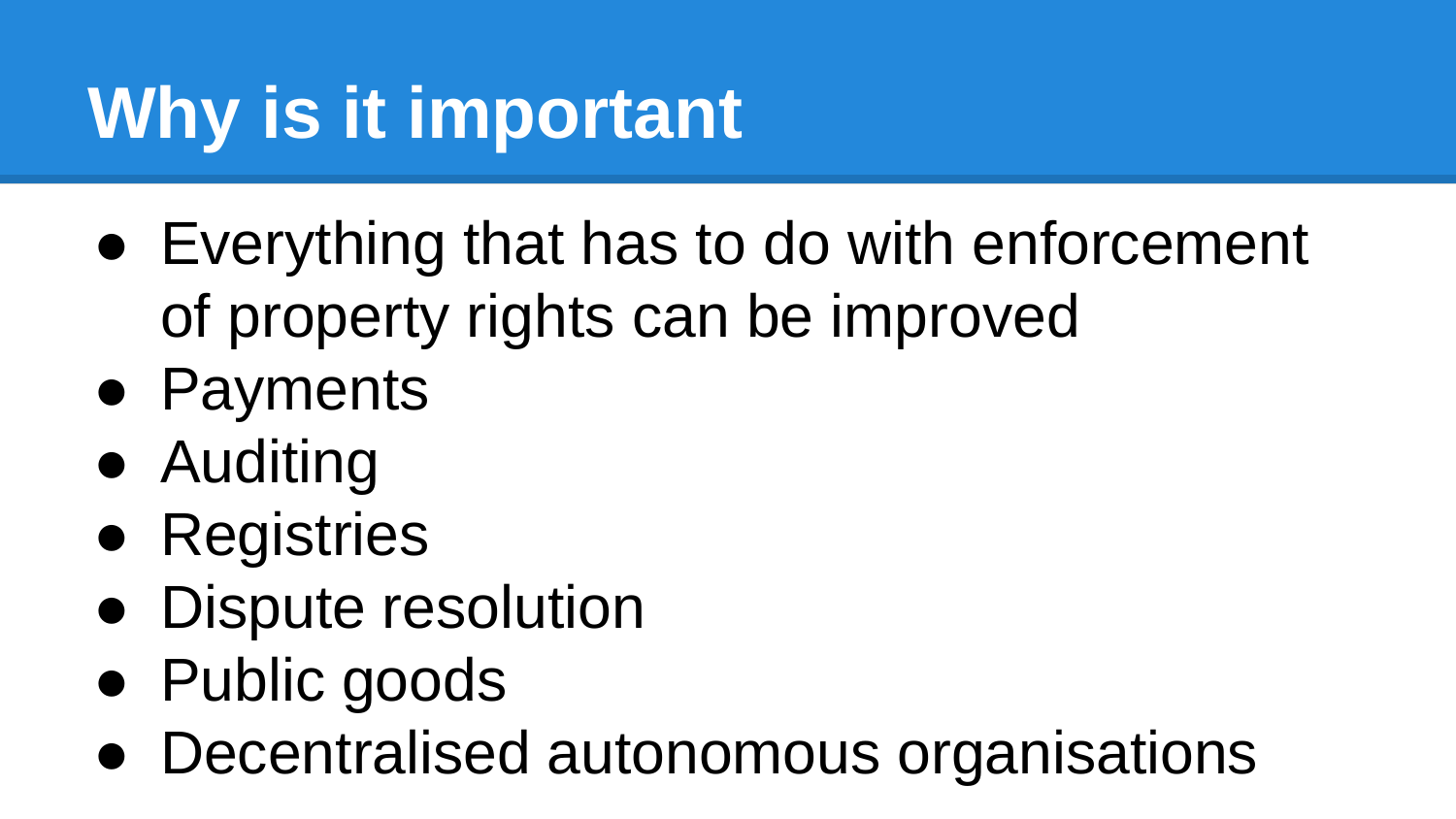# **Legal situation**

- highly varied and often confusing
- affects legal areas beyond direct regulation o e.g. tax, securities
- no special regulation (Austria)
- light regulation (Germany)
- heavy regulation (USA)
	- just this week FinCEN and SEC were very active
- prohibition (Russia)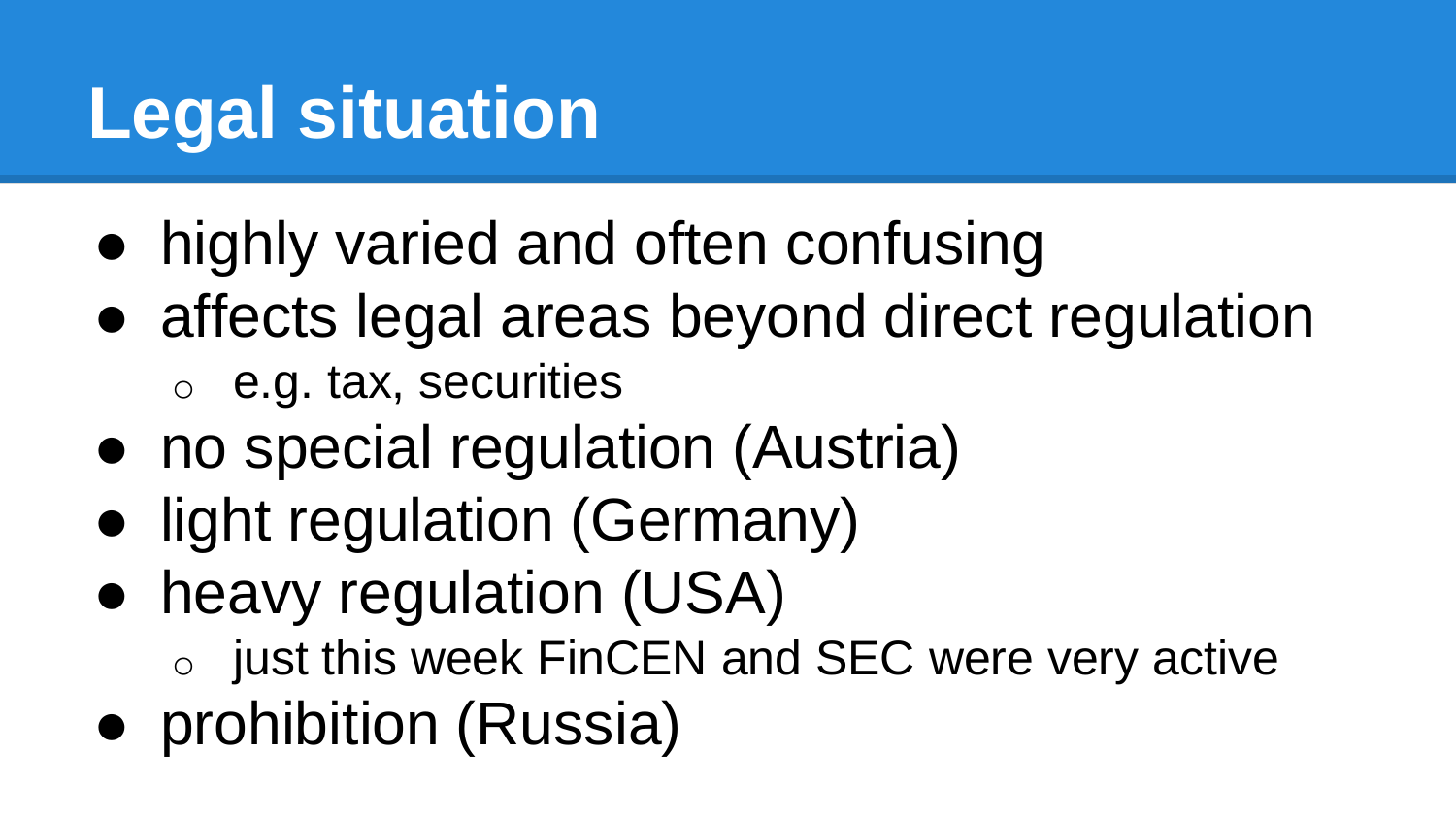# **Legal situation in Austria**

- not supervised by FMA
	- $\circ$  if it affects some other areas may require a license
- Ministry of Finance responded to parliamentary enquiry about taxation o treated like normal goods